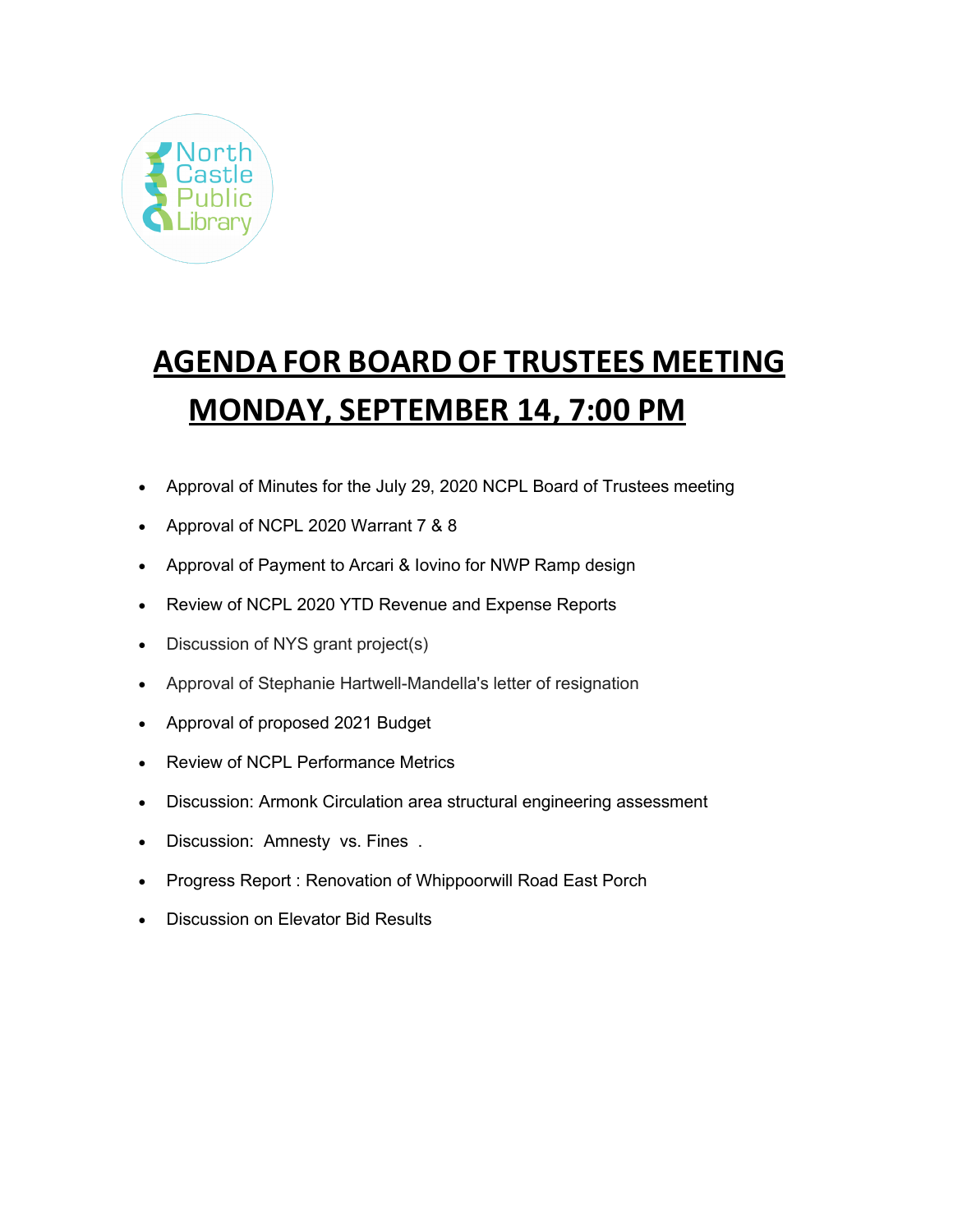## **North Castle Public Library**

## **Library Board of Trustees Minutes – Sept 14, 2020**

This meeting was a Zoom meeting due to COVID-19 restrictions. It was recorded and a transcript will be available.

Scott Stopnik called meeting to order at: 7:09 pm

### **In Attendance:**

**Trustees:** Diane Borgia, Jeanne Lapsker, Stephanie Paul, Scott Stopnik Absent: Sean Ryan

**Library:** Edie Martimucci , Susan Grieco

**Friends:** Barbara Vircillo

**Town:** Saleem Hussain

**Guests:** Kim Longo, Jerrold March, Jennifer Paul Lee

#### **Key Votes/Review**:

- **Approval of Minutes for the July 29, 2020 NCPL Board of Trustees meeting** (attached). Thank you, Diane! - Stephanie Paul motioned, Jean second – all
- **Approval of NCPL 2020 Warrant 7** (AP GL Reports are attached). Total expenses included in Warrant 7 are \$74,987.87 of which the Friends are paying \$6335. Thank you to the Friends for their continuing support! Sean Ryan has reviewed all invoices in these warrants and supports their approval. Thanks to Abbas Sura and Patrick Ricci for their financial support of NCPL!
	- Sean sent warrant 7 and motioned to approve. Scott seconded, all approved
- **Approval of NCPL 2020 Warrant 8** (AP GL Reports are attached). Total expenses included in Warrant 8 are \$23,580.83 of which the Friends are paying \$3,025. Thank you to the Friends for their continuing support! Sean Ryan has reviewed all invoices in these warrants and supports their approval. Thanks to Abbas Sura and Patrick Ricci for their financial support of NCPL!
	- Sean approved, Scott seconded, all approved
- **Other business**  acknowledgement of Sean Ryan for his many contributions to the town and the library. Sept 12 is Sean Ryan day. Thank for contribution to the town and library. Sean suggestions for NWP – invest in expanding the wifi coverage to extend to parking lot and deck.
- **Approval of Payment to Arcari & Iovino** for NWP Ramp design proposal fee of \$5,500
	- They designed the circulation area in Armonk, adult bathroom and elevator
	- Jeanne motioned. Stephanie seconded, all approved
- **Discussion of NWP plans – approach**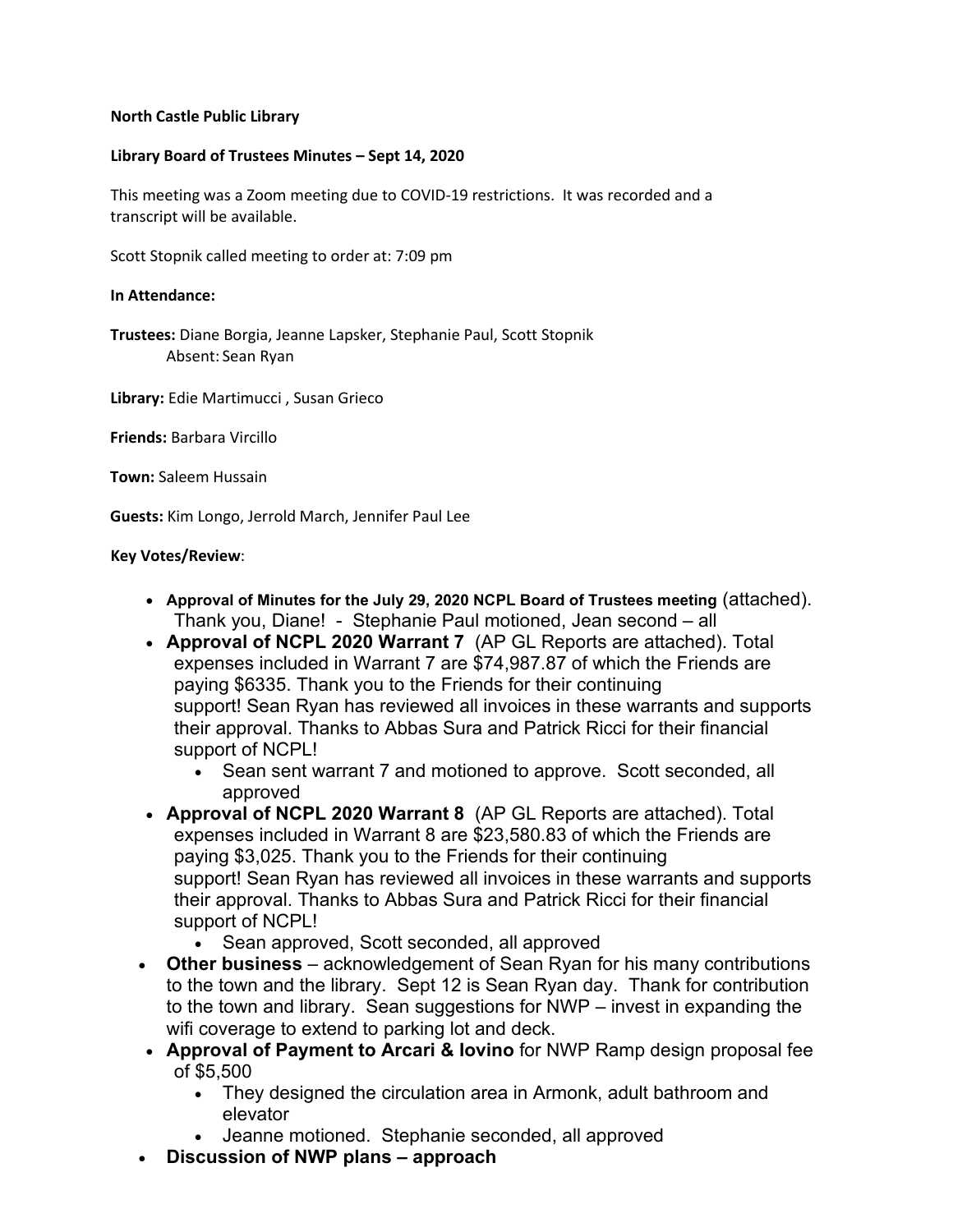- Next town meeting  $-$  Sept 23<sup>rd</sup> will be discussing the plans for the NWP community center. Put key things in writing prior to meeting. Bullet points. Scott will prepare with Edie and Susan and share with board for feedback
- Saleem wheelchair accessibility and other points should be raised
- **Review of NCPL 2020 YTD Revenue and Expense Reports** (attached two formats through June 1, 2020) - NCPL YTD financial results are as expected including in support of the key renovation projects we are focused on in 2020 and beyond.
	- Salaries down because no evening hours, less hourly salaries. Also 1 less staff – Stephanie Hartwell-Mandella resignation
- **Discussion of NYS grant project(s)** to be included in NCPL's 2020-2023 application. This must be submitted to the TB for their approval as well. Submitted and awaiting
	- Grant projects we have \$0.50 on dollar. Town needs to approve moving forward with 2 grants. Need to get onto the board for 9/23 or next one.
	- Board needs to approve spending of fund balance.
	- We need what is in fund balance and how much are the grant projects?
	- \$18,155 for children's educational courtyard and
	- $\bullet$  \$13,900 ADA ramp in NWP
	- \$171,947.19 is in fund balance. This will increase because running under budget thanks to covid. Money must come from fund balance. All other grants are earmarked.
	- Expiring grants were extended because of Covid.
	- Anticipate current grants to come in under budget by about \$40k which could be applied to elevator.
- **Approval of Stephanie Hartwell-Mandella's letter of resignation**
	- Scott motioned, Jeanne second, all approved
- **Approval of proposed 2021 Budget** Attached
	- Budget is a flat budget. Material at \$180k needs to be held, labor increases per agreements.
	- Sean motioned, Diane seconded, all approved
- **Review of NCPL Performance Metrics** performance reports are attached Through July, August data to follow later this week
	- We are on track for one of best years for programming thanks to digital format
	- Digital circulation is up
- **Discussion: Armonk Circulation area structural engineering assessment** Document attached. – b3 truss
	- Get firm to present beyond what is reported in document.
	- Get others to review by end of this week
	- Roofer said it would be ok to replace that section of roof.
- **Discussion: Amnesty vs. Fines** A survey taken from the Directors list shows that more libraries are remaining fine free during COVID-19 than not.
- Recommend staying in amnesty board through January 2021 • **Progress Report :** Renovation of Whippoorwill Road East Porch
	- Submitted pictures and proposal to town. We are paying \$5000 deductible of \$7250 claim. Not much in building fund. Not dangerous.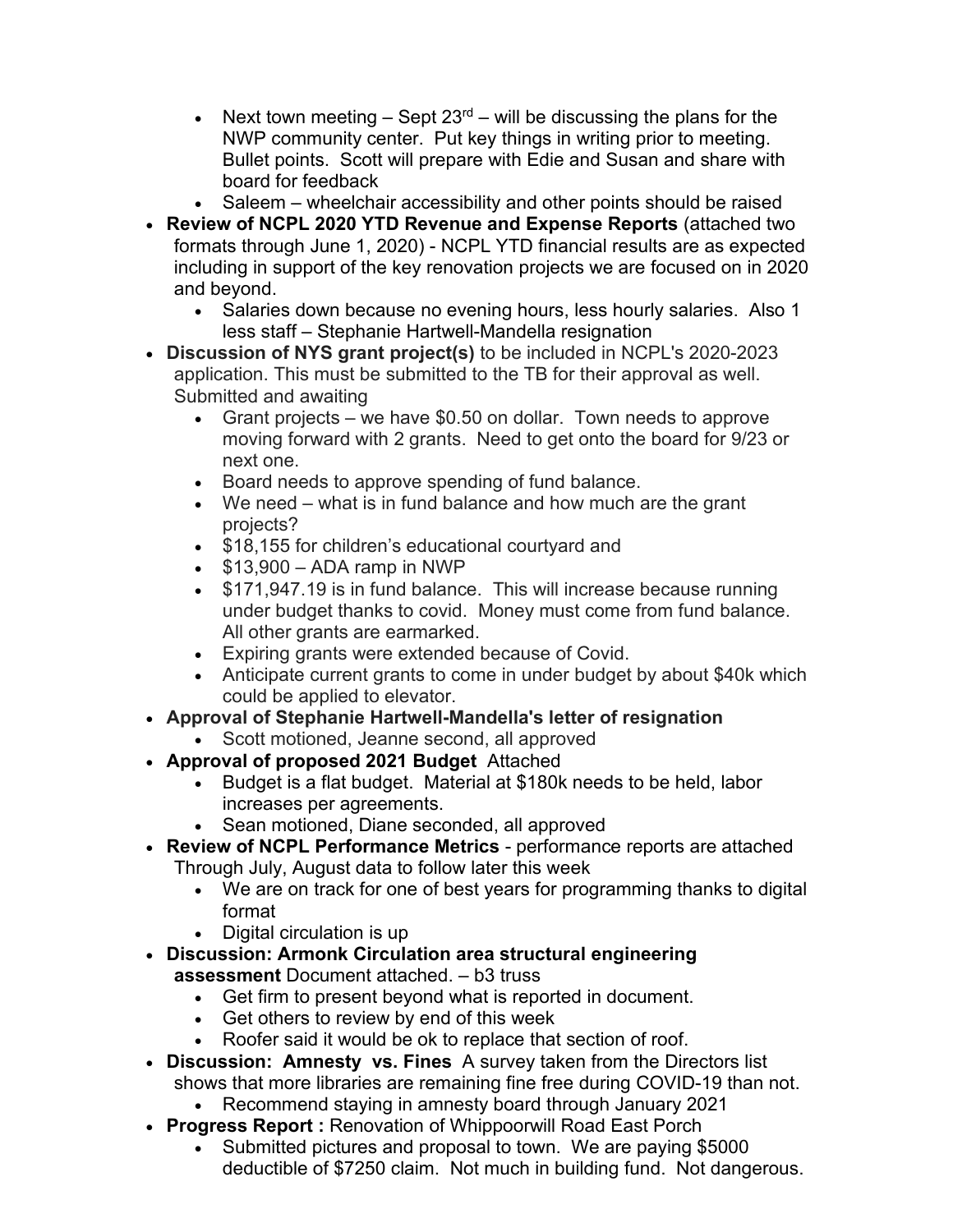Can push to 2021. Sean suggests moving fast as cost is going up. Porch is pulling away from building

- Can we pull from fund balance? Damage to building.
- Solicit bids Steve can solicit bids.
- **Discussion on Elevator Bid Results**: 9 bids were opened result summary attached
	- We need to use to low bid as long as references are good.
	- Low bid is aligned with architect estimates
	- Recommend we approve low bid as long as it meets architect approval.
	- Scott motioned, Sean seconded, all approved

Thank you Sean

Meeting adjourned 9:12 – motioned Diane, Stephanie second, all in favor

Respectfully submitted by,

Diane Borgia **Secretary**